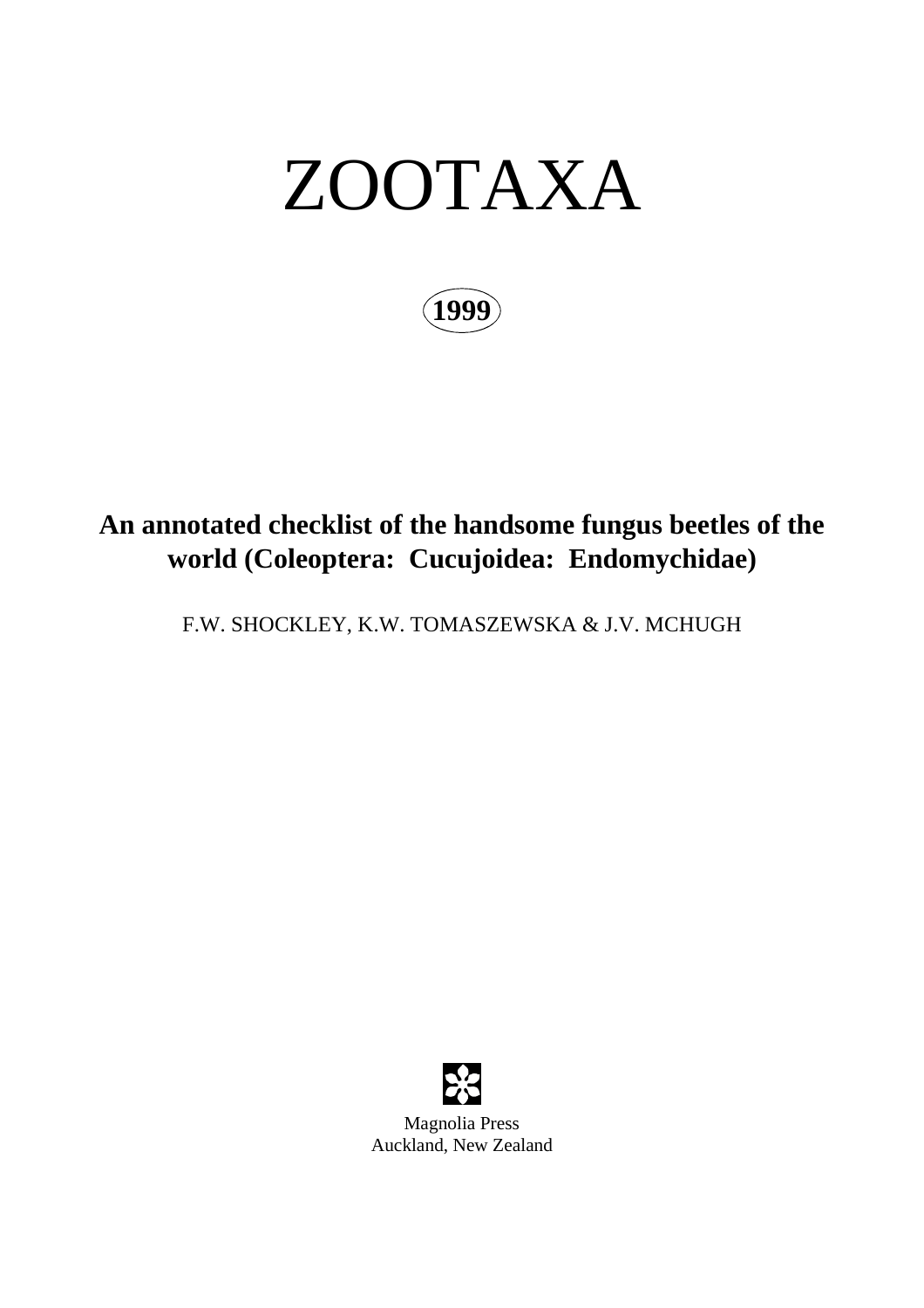F.W. Shockley, K.W. Tomaszewska & J.V. Mchugh **An annotated checklist of the handsome fungus beetles of the world (Coleoptera: Cucujoidea: Endomychidae)** (*Zootaxa* 1999)

113 pp.; 30 cm. 4 Feb. 2009

ISBN 978-1-86977-313-7 (paperback)

ISBN 978-1-86977-314-4 (Online edition)

FIRST PUBLISHED IN 2009 BY Magnolia Press P.O. Box 41-383 Auckland 1346 New Zealand e-mail: zootaxa@mapress.com http://www.mapress.com/zootaxa/

© 2009 Magnolia Press

All rights reserved.

No part of this publication may be reproduced, stored, transmitted or disseminated, in any form, or by any means, without prior written permission from the publisher, to whom all requests to reproduce copyright material should be directed in writing.

This authorization does not extend to any other kind of copying, by any means, in any form, and for any purpose

other than private research use.

ISSN 1175-5326 (Print edition) ISSN 1175-5334 (Online edition)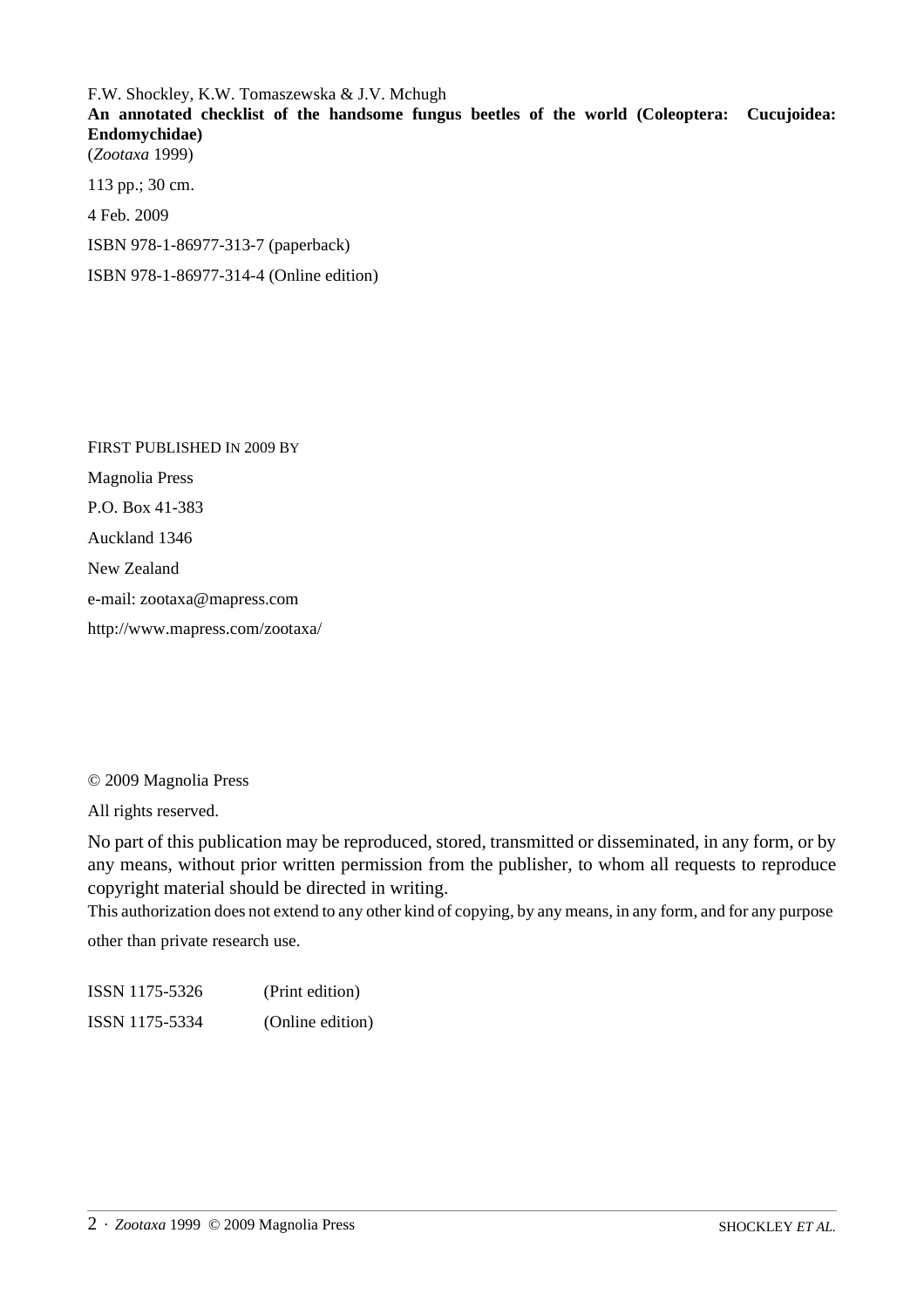Copyright © 2009 · Magnolia Press

Monograph



### An annotated checklist of the handsome fungus beetles of the world (Coleoptera: Cucujoidea: Endomychidae)

F.W. SHOCKLEY<sup>1</sup>, K.W. TOMASZEWSKA<sup>2</sup> & J.V. MCHUGH<sup>1</sup>

<sup>1</sup> Department of Entomology, 413 Biological Sciences Building, University of Georgia, Athens, GA 30602-2603 USA. E-mail: fws@uga.edu; mchugh.jv@gmail.com.

<sup>2</sup> Muzeum i Instytut Zoologii PAN, Wilcza 64, 00-679 Warszawa, Poland. E-mail: wiolkat@miiz.waw.pl

#### **Table of contents**